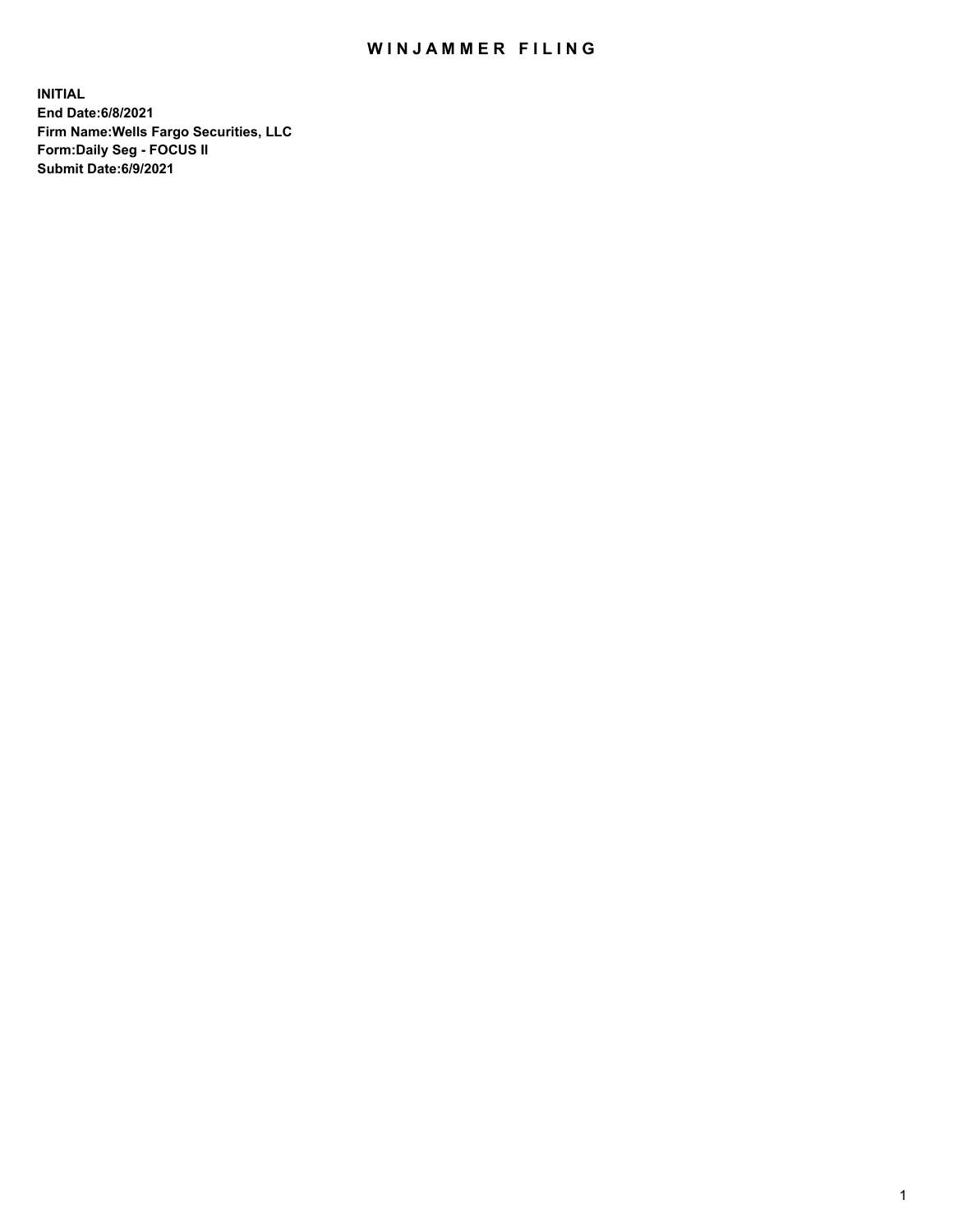**INITIAL End Date:6/8/2021 Firm Name:Wells Fargo Securities, LLC Form:Daily Seg - FOCUS II Submit Date:6/9/2021 Daily Segregation - Cover Page**

| Name of Company                                                                                                                                                                                                                                                                                                                | <b>Wells Fargo Securities LLC</b>                              |
|--------------------------------------------------------------------------------------------------------------------------------------------------------------------------------------------------------------------------------------------------------------------------------------------------------------------------------|----------------------------------------------------------------|
| <b>Contact Name</b>                                                                                                                                                                                                                                                                                                            | <b>James Gnall</b>                                             |
| <b>Contact Phone Number</b>                                                                                                                                                                                                                                                                                                    | 917-699-6822                                                   |
| <b>Contact Email Address</b>                                                                                                                                                                                                                                                                                                   | james.w.gnall@wellsfargo.com                                   |
| FCM's Customer Segregated Funds Residual Interest Target (choose one):<br>a. Minimum dollar amount: ; or<br>b. Minimum percentage of customer segregated funds required:% ; or<br>c. Dollar amount range between: and; or<br>d. Percentage range of customer segregated funds required between:% and%.                         | 270,000,000<br>$\overline{\mathbf{0}}$<br>0 <sub>0</sub><br>00 |
| FCM's Customer Secured Amount Funds Residual Interest Target (choose one):<br>a. Minimum dollar amount: ; or<br>b. Minimum percentage of customer secured funds required:% ; or<br>c. Dollar amount range between: and; or<br>d. Percentage range of customer secured funds required between:% and%.                           | 40,000,000<br><u>0</u><br>00<br>0 <sub>0</sub>                 |
| FCM's Cleared Swaps Customer Collateral Residual Interest Target (choose one):<br>a. Minimum dollar amount: ; or<br>b. Minimum percentage of cleared swaps customer collateral required:% ; or<br>c. Dollar amount range between: and; or<br>d. Percentage range of cleared swaps customer collateral required between:% and%. | 400,000,000<br><u>0</u><br>0 <sub>0</sub><br>00                |

Attach supporting documents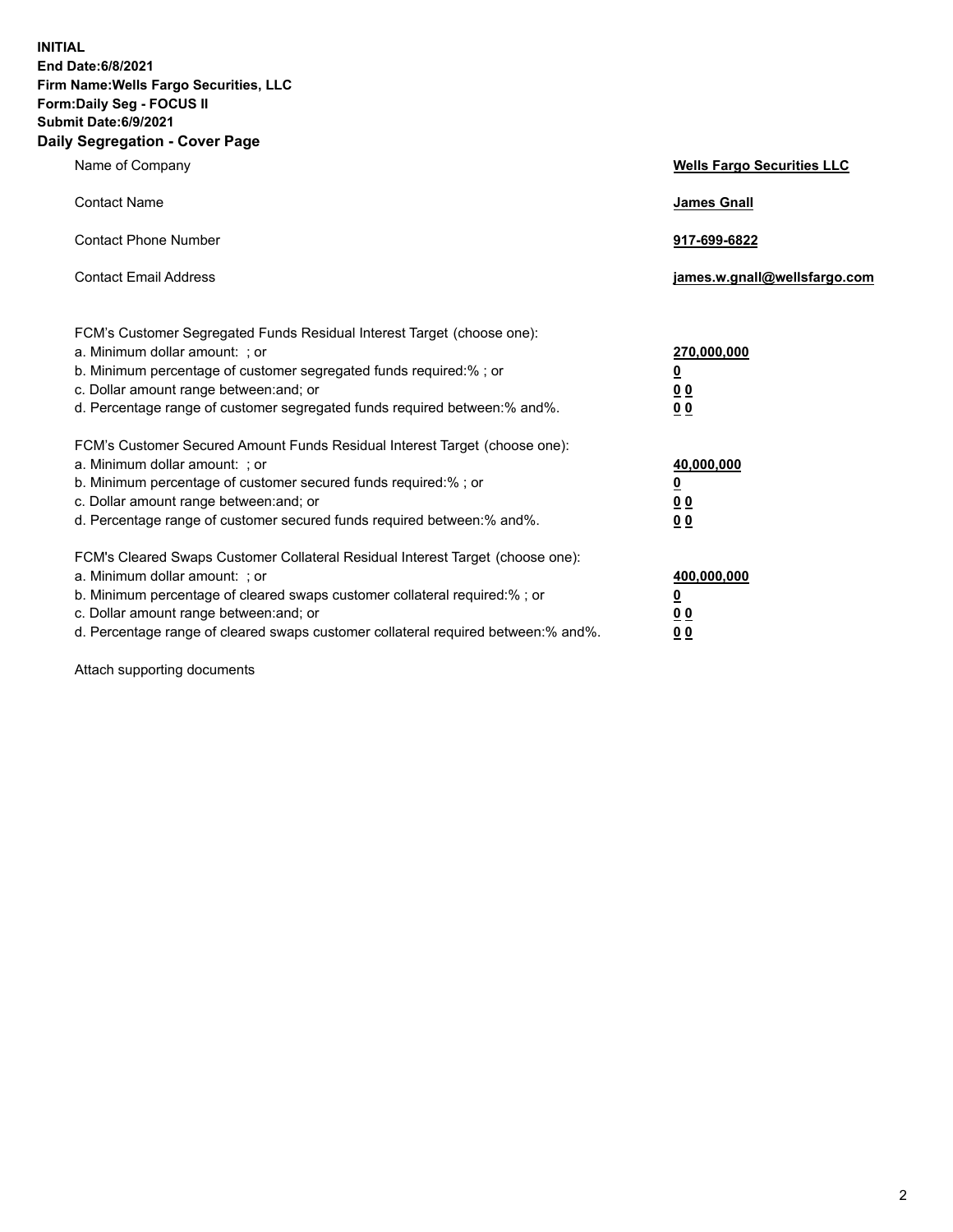**INITIAL End Date:6/8/2021 Firm Name:Wells Fargo Securities, LLC Form:Daily Seg - FOCUS II Submit Date:6/9/2021 Daily Segregation - Secured Amounts** Foreign Futures and Foreign Options Secured Amounts Amount required to be set aside pursuant to law, rule or regulation of a foreign government or a rule of a self-regulatory organization authorized thereunder 1. Net ledger balance - Foreign Futures and Foreign Option Trading - All Customers A. Cash **192,385,388** [7315] B. Securities (at market) **221,654,507** [7317] 2. Net unrealized profit (loss) in open futures contracts traded on a foreign board of trade **51,129,289** [7325] 3. Exchange traded options a. Market value of open option contracts purchased on a foreign board of trade **3,322** [7335] b. Market value of open contracts granted (sold) on a foreign board of trade **-16,783** [7337] 4. Net equity (deficit) (add lines 1. 2. and 3.) **465,155,723** [7345] 5. Account liquidating to a deficit and account with a debit balances - gross amount **8,697,413** [7351] Less: amount offset by customer owned securities **-8,696,962** [7352] **451** [7354] 6. Amount required to be set aside as the secured amount - Net Liquidating Equity Method (add lines 4 and 5) 7. Greater of amount required to be set aside pursuant to foreign jurisdiction (above) or line 6. FUNDS DEPOSITED IN SEPARATE REGULATION 30.7 ACCOUNTS 1. Cash in banks A. Banks located in the United States **67,757,747** [7500] B. Other banks qualified under Regulation 30.7 **48,039,389** [7520] **115,797,136** 2. Securities A. In safekeeping with banks located in the United States **118,602,222** [7540] B. In safekeeping with other banks qualified under Regulation 30.7 **0** [7560] **118,602,222** [7570] 3. Equities with registered futures commission merchants A. Cash **57,442,492** [7580] B. Securities **108,057,088** [7590] C. Unrealized gain (loss) on open futures contracts **-35,333,315** [7600]

- D. Value of long option contracts **3,322** [7610]
- 4. Amounts held by clearing organizations of foreign boards of trade
	-
	- B. Securities **0** [7650]
	- C. Amount due to (from) clearing organization daily variation **0** [7660]
	- D. Value of long option contracts **0** [7670]
	- E. Value of short option contracts **0** [7675] **0** [7680]
- 5. Amounts held by members of foreign boards of trade
	-
	-
	- C. Unrealized gain (loss) on open futures contracts **54,556,074** [7720]
	- D. Value of long option contracts **0** [7730]
	- E. Value of short option contracts **0** [7735] **231,001,291** [7740]
- 6. Amounts with other depositories designated by a foreign board of trade **0** [7760]
- 7. Segregated funds on hand **0** [7765]
- 8. Total funds in separate section 30.7 accounts **595,553,453** [7770]
- 9. Excess (deficiency) Set Aside for Secured Amount (subtract line 7 Secured Statement Page 1 from Line 8)
- 10. Management Target Amount for Excess funds in separate section 30.7 accounts **40,000,000** [7780]
- 11. Excess (deficiency) funds in separate 30.7 accounts over (under) Management Target **90,397,279** [7785]

**0** [7305]

**465,156,174** [7355]

## **465,156,174** [7360]

[7530]

E. Value of short option contracts **-16,783** [7615] **130,152,804** [7620]

A. Cash **0** [7640]

 A. Cash **-38,693,354** [7700] B. Securities **215,138,571** [7710] **130,397,279** [7380]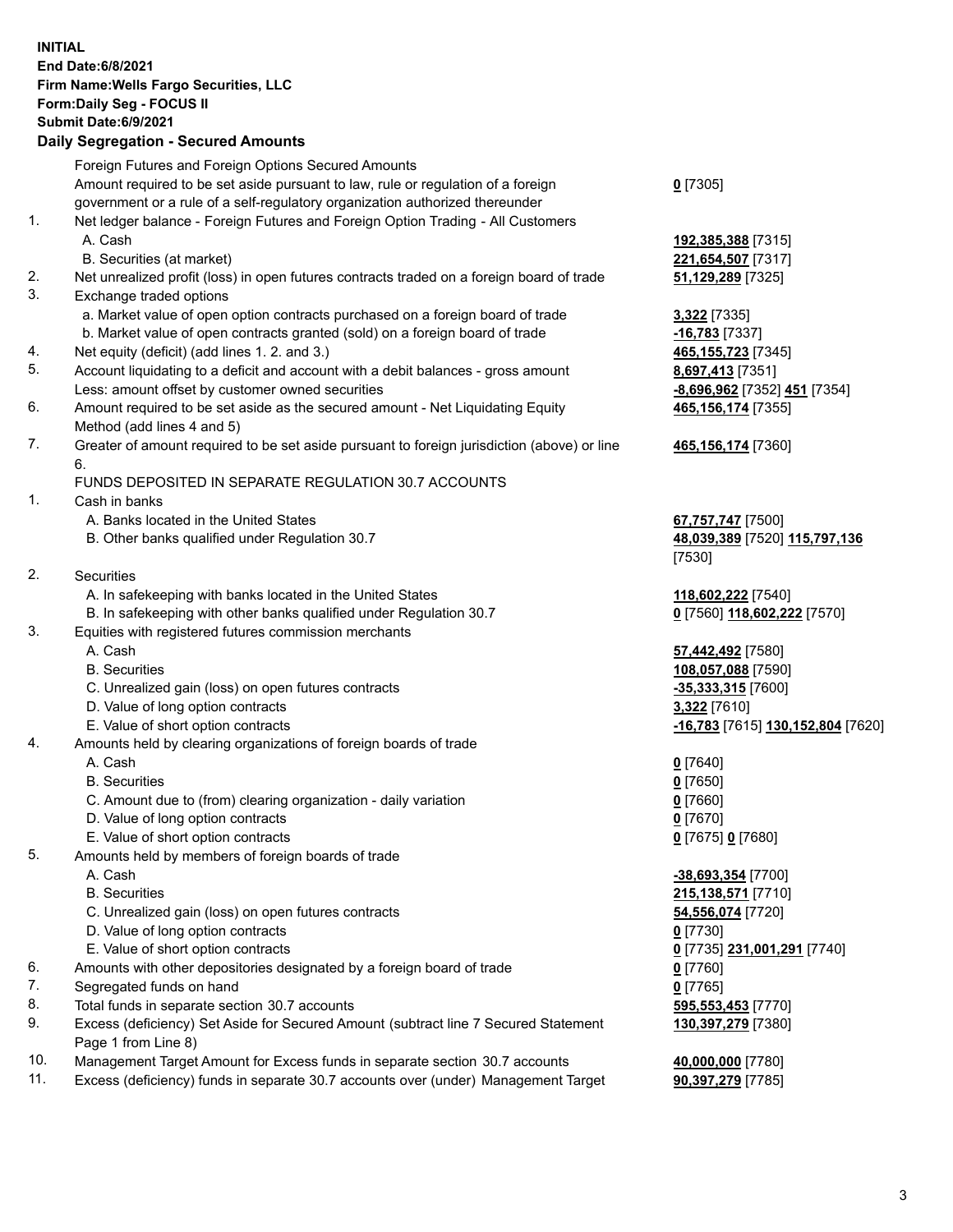|     | <b>INITIAL</b><br><b>End Date:6/8/2021</b>                                                     |                                                       |
|-----|------------------------------------------------------------------------------------------------|-------------------------------------------------------|
|     | Firm Name: Wells Fargo Securities, LLC                                                         |                                                       |
|     | Form: Daily Seg - FOCUS II                                                                     |                                                       |
|     | <b>Submit Date:6/9/2021</b>                                                                    |                                                       |
|     | Daily Segregation - Segregation Statement                                                      |                                                       |
|     | SEGREGATION REQUIREMENTS(Section 4d(2) of the CEAct)                                           |                                                       |
| 1.  | Net ledger balance                                                                             |                                                       |
|     | A. Cash                                                                                        | 3,983,501,425 [7010]                                  |
|     | B. Securities (at market)                                                                      | 1,954,096,539 [7020]                                  |
| 2.  | Net unrealized profit (loss) in open futures contracts traded on a contract market             | $-1,241,488,467$ [7030]                               |
| 3.  | Exchange traded options                                                                        |                                                       |
|     | A. Add market value of open option contracts purchased on a contract market                    | 829,529,770 [7032]                                    |
|     | B. Deduct market value of open option contracts granted (sold) on a contract market            | -966,045,130 [7033]                                   |
| 4.  | Net equity (deficit) (add lines 1, 2 and 3)                                                    | 4,559,594,137 [7040]                                  |
| 5.  | Accounts liquidating to a deficit and accounts with                                            |                                                       |
|     | debit balances - gross amount                                                                  | 116,150,504 [7045]                                    |
|     | Less: amount offset by customer securities                                                     | <mark>-116,107,149</mark> [7047] <b>43,355</b> [7050] |
| 6.  | Amount required to be segregated (add lines 4 and 5)                                           | 4,559,637,492 [7060]                                  |
|     | FUNDS IN SEGREGATED ACCOUNTS                                                                   |                                                       |
| 7.  | Deposited in segregated funds bank accounts                                                    |                                                       |
|     | A. Cash                                                                                        | 130,231,059 [7070]                                    |
|     | B. Securities representing investments of customers' funds (at market)                         | 220,039,035 [7080]                                    |
|     | C. Securities held for particular customers or option customers in lieu of cash (at<br>market) | 756,728,237 [7090]                                    |
| 8.  | Margins on deposit with derivatives clearing organizations of contract markets                 |                                                       |
|     | A. Cash                                                                                        | 1,436,560,661 [7100]                                  |
|     | B. Securities representing investments of customers' funds (at market)                         | 1,440,674,764 [7110]                                  |
|     | C. Securities held for particular customers or option customers in lieu of cash (at<br>market) | 1,197,368,302 [7120]                                  |
| 9.  | Net settlement from (to) derivatives clearing organizations of contract markets                | 11,470,863 [7130]                                     |
| 10. | Exchange traded options                                                                        |                                                       |
|     | A. Value of open long option contracts                                                         | 829,529,770 [7132]                                    |
|     | B. Value of open short option contracts                                                        | -966,045,130 [7133]                                   |
| 11. | Net equities with other FCMs                                                                   |                                                       |
|     | A. Net liquidating equity                                                                      | $0$ [7140]                                            |
|     | B. Securities representing investments of customers' funds (at market)                         | $0$ [7160]                                            |
|     | C. Securities held for particular customers or option customers in lieu of cash (at            | $0$ [7170]                                            |
|     | market)                                                                                        |                                                       |
| 12. | Segregated funds on hand                                                                       | $0$ [7150]                                            |
| 13. | Total amount in segregation (add lines 7 through 12)                                           | 5,056,557,561 [7180]                                  |
| 14. | Excess (deficiency) funds in segregation (subtract line 6 from line 13)                        | 496,920,069 [7190]                                    |
| 15. | Management Target Amount for Excess funds in segregation                                       | 270,000,000 [7194]                                    |
| 16. | Excess (deficiency) funds in segregation over (under) Management Target Amount                 | 226,920,069 [7198]                                    |
|     | Excess                                                                                         |                                                       |